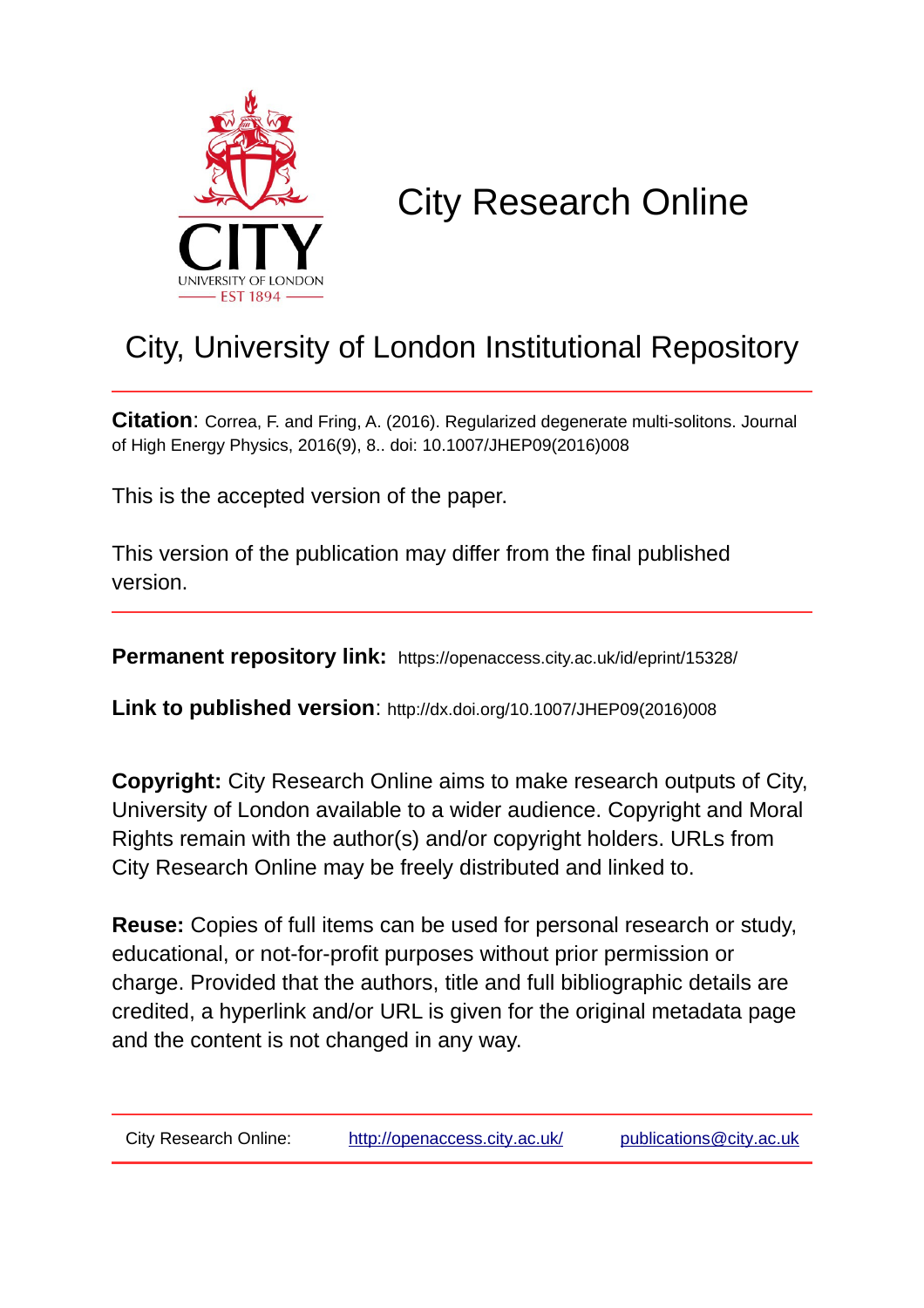

### Regularized degenerate multi-solitons

#### Francisco Correa†,‡ and Andreas Fring•

- † Instituto de Ciencias Físicas y Matemáticas, Universidad Austral de Chile, Casilla 567, Valdivia, Chile
- ‡ Institut für Theoretische Physik and Riemann Center for Geometry and Physics, Leibniz Universität Hannover, Appelstraße 2, 30167 Hannover, Germany
- Department of Mathematics, City University London, Northampton Square, London EC1V 0HB, UK E-mail: francisco.correa@itp.uni-hannover.de,a.fring@city.ac.uk

ABSTRACT: We report complex  $\mathcal{PT}$ -symmetric multi-soliton solutions to the Korteweg de-Vries equation that asymptotically contain one-soliton solutions, with each of them possessing the same amount of finite real energy. We demonstrate how these solutions originate from degenerate energy solutions of the Schrödinger equation. Technically this is achieved by the application of Darboux-Crum transformations involving Jordan states with suitable regularizing shifts. Alternatively they may be constructed from a limiting process within the context Hirota's direct method or on a nonlinear superposition obtained from multiple Bäcklund transformations. The proposed procedure is completely generic and also applicable to other types of nonlinear integrable systems.

#### 1. Introduction

Soliton solutions to nonlinear integrable wave equations play an important role in nonlinear optics [1]. The first successful experiments to detect them have been carried out more than forty years ago [2]. A particularly important and structurally rich class of solutions are multi-soliton solution which asymptotically behave as individual one-soliton waves. This feature allows to view  $N$ -soliton solutions as the scattering of  $N$  single one-solitons with different energies.

In analogy to von Neumann's avoided level crossing mechanism in quantum mechanics [3], it is in general not possible to construct multi-soliton solutions possessing asymptotically several one-solitons at the same energy. The simple direct limit that equates two energies in the expressions for the multi-solitons diverges in general. Some attempts have been made in the past to overcome this problem. One may for instance construct slightly modified multi-soliton solutions that allow for the execution of a limiting process towards the same energy of some of the multi-particle constituents [4, 5]. However, even though the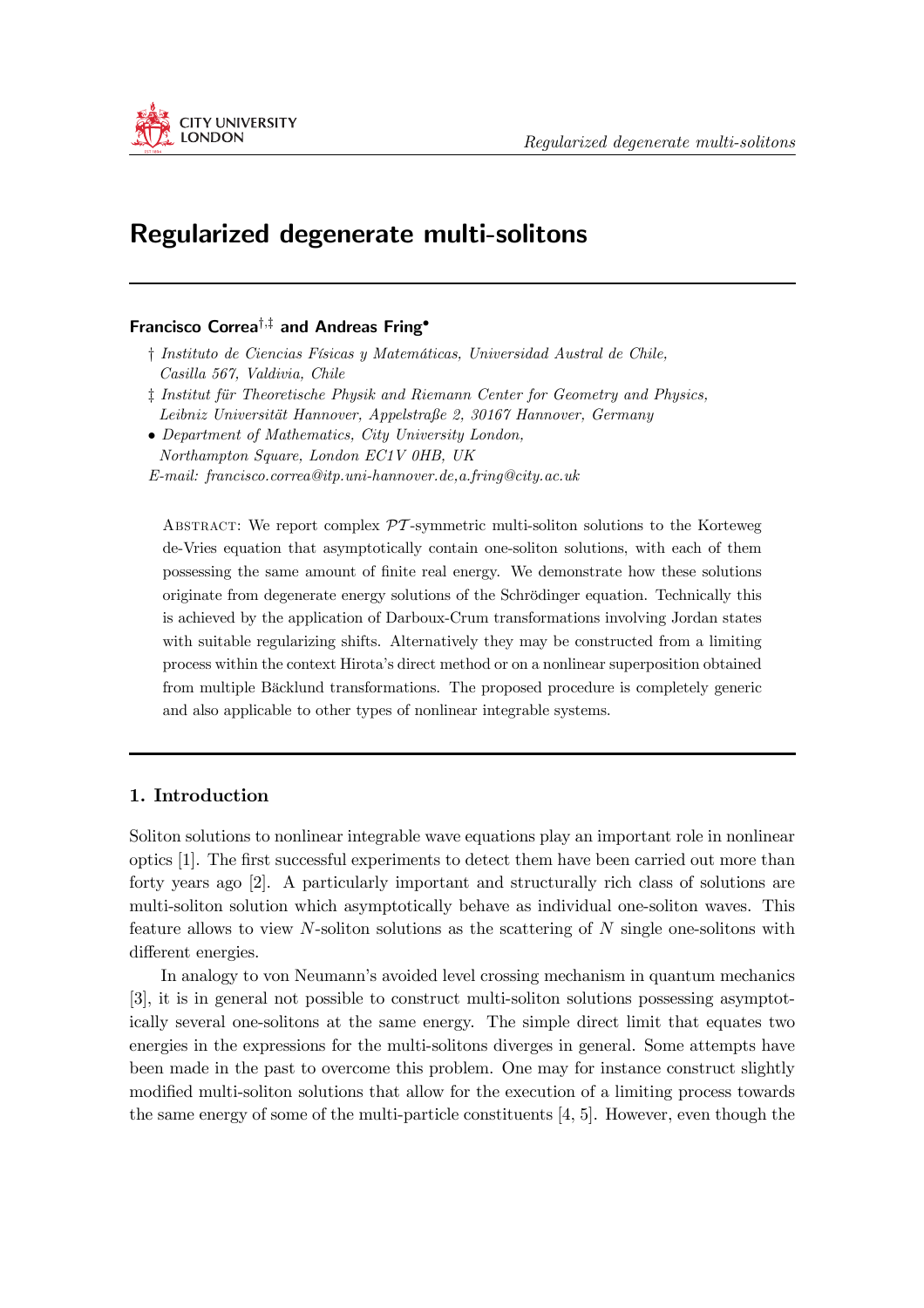solutions found are mathematically permissible, they always possess undesired singularities at certain points in space-time and have infinite amounts of energy. These features make them non-physical objects.

Inspired by the success of  $\mathcal{PT}$ -symmetric quantum mechanics [6, 7, 8], many experiments have been carried out in optical settings, exploiting the formal analogy between the Schrödinger and the Helmholtz equation. In particular, the existence of complex soliton solutions in such a framework has recently been experimentally [9, 10, 11] verified and it was shown [12] that such type of solutions may posses real energies and lead to regular solutions despite being complex. Here we will employ a similar idea and demonstrate that they can be used to overcome the above mentioned infinite energy problem related to degenerate multi-soliton solutions. Starting from a quantum mechanical setting we show that the degeneracy is naturally implemented by so-called Jordan states [13] when Darboux-Crum (DC) transforming [14, 15, 16, 17] degenerate states of the Schrödinger equation. Finiteness in the energy is achieved by carefully selected complex  $\mathcal{P}I$ -symmetric shifts in the dispersion terms.

Subsequently we show how such type of solutions are also obtainable from other standard techniques of integrable systems. For Hirota's direct method [18] this can be achieved by reparameterizing known solutions such that they will become suitable for a direct limiting process that leads to degeneracy together with a fitting complexification that achieves the regularization. For the other prominent scheme, the Bäcklund transformations we also demonstrate how the limit can be carried out on a superposition of three solutions in a convergent manner.

Here we consider in detail one of the prototype nonlinear wave equations, the Kortewegde Vries (KdV) equation [19], for the complex field  $u(x, t)$ 

$$
u_t + 6uu_x + u_{xxx} = 0,\t\t(1.1)
$$

depending on time  $t$  and space  $x$ . When taking the complex field to be of the form  $u(x,t) = p(x,t) + iq(x,t)$  with  $p(x,t)$ ,  $q(x,t) \in \mathbb{R}$  and subsequently separating it into its real and imaginary part one may view it as set of coupled equations for the real fields  $p(x, t)$  and  $q(x, t)$ . Those equation reduce to some well studied systems, the Hirota-Satsuma [20] and Ito equations [21] in the limits  $(pq)_x \to pq_x$  and  $q_{xxx} \to 0$ , respectively. The KdV equation is known to arise from standard functional variation from the Hamiltonian density

$$
\mathcal{H}(u, u_x) = -u^3 + \frac{1}{2}u_x^2.
$$
\n(1.2)

In general, for  $\mathcal{PT}$ -symmetric models the energy

$$
E = \int_{-\infty}^{\infty} \mathcal{H}[u(x,t)]dx = \oint_{\Gamma} \mathcal{H}[u(x,t)]\frac{du}{u_x},\tag{1.3}
$$

remains real despite the fact that the Hamiltonian density is complex [22]. The  $\mathcal{P}\mathcal{T}$ symmetry is realized as  $\mathcal{P}T: x \to -x, t \to -t, i \to -i, u \to u$ , leaving (1.1) invariant. As we will demonstrate below it is essential to have complex contributions to  $u$  in order to render the energy finite.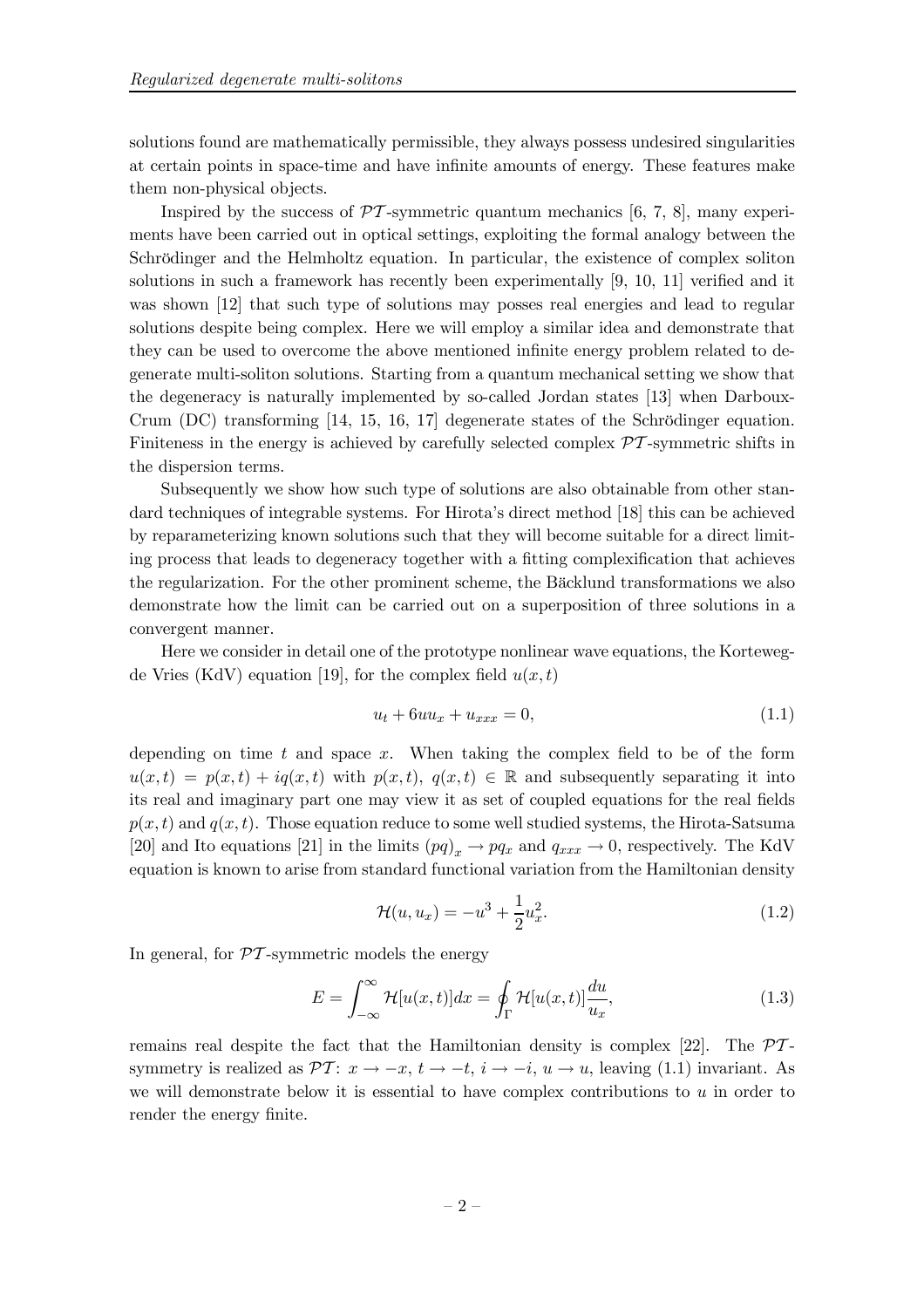Our manuscript is organized as follows: In section 2 we discuss the general mechanism that allows to implement degeneracies into Darboux-Crum transformations. We show that degenerate states in the Schrödinger equation need to be replaced by Jordan states in order to obtain nonvanishing and finite, up to singularities, solutions. Subsequently we elaborate in detail on the novel features of degenerate two and three soliton solutions and explain how the regularizing shifts need to be implemented. In section 3 and 4 we explain how Hirota's direct method and nonlinear superpositions obtained from four Bäcklund transformations need to be altered in order to allow for the construction of degenerate complex multi-soliton solutions with finite energy. We state our conclusions in section 5.

#### 2. Degenerate complex multi-soliton solutions from DC transformations

#### 2.1 Darboux-Crum transformations, generalities

The Darboux-Crum transformations [14, 15, 16, 17] are well-known to generate covariantly an entire hierarchy of Schrödinger equations to the same eigenvalue  $E = -\lambda^2$  in a recurrence procedure. It allows to solve the hierarchy of equations

$$
-\partial_x^2 \psi_{\lambda}^{(n)} + V^{(n)} \psi_{\lambda}^{(n)} = -\lambda^2 \psi_{\lambda}^{(n)}, \qquad n = 0, 1, 2, ... \tag{2.1}
$$

with potentials

$$
V^{(n)}(\lambda_1,\ldots,\lambda_n) = V^{(n-1)} - 2\left(\ln\psi_{\lambda}^{(n-1)}\right)_{xx} = V - 2\ln\left[W\left(\psi_{\lambda_1},\ldots,\psi_{\lambda_n}\right)\right]_{xx},\qquad(2.2)
$$

by the wave functions

$$
\psi_{\lambda}^{(n)}(\lambda_1, ..., \lambda_n) = D_{\psi_{\lambda_n}^{(n-1)}}\left(\psi_{\lambda}^{(n-1)}\right) = \prod_{k=1}^n D_{\psi_{\lambda_k}^{(k-1)}}\psi_{\lambda}^{(0)} = \frac{W\left(\psi_{\lambda_1}, ..., \psi_{\lambda_n}, \psi_{\lambda}^{(0)}\right)}{W\left(\psi_{\lambda_1}, ..., \psi_{\lambda_n}\right)},\tag{2.3}
$$

for all  $\lambda_i \neq \lambda_j$ ,  $i, j = 1, 2, 3, \dots$  with  $V^{(0)} = V$  and  $\psi_{\lambda}^{(0)} = \psi_{\lambda}$ .

Here we will be dealing the degenerate when  $\lambda_i = \lambda_j$  for some i and j. Let us explain this in detail: Following [17] we recall here that in case of degeneracy one has to replace the eigenstates of the Schrödinger equation by so-called *Jordan states*  $\Xi_{\lambda}^{(k)}$  $\lambda^{(k)}$  defined as solutions of the iterated Schrödinger equation

$$
\hat{H}^{k+1}\Xi_{\lambda}^{(k)} = \left[-\partial_x^2 + V - E(\lambda)\right]^{k+1}\Xi_{\lambda}^{(k)} = 0,\tag{2.4}
$$

with potential V and eigenvalue  $E(\lambda)$  depending on the spectral parameter  $\lambda$ . Thus for  $k =$ 0 the corresponding Jordan state simply becomes the eigenfunction of the Schrödinger equation, that is  $\Xi_{\lambda}^{(0)} = \psi_{\lambda}$  or  $\Xi_{\lambda}^{(0)} = \phi_{\lambda}$  with  $\phi_{\lambda}$  denoting the second fundamental solution to the same eigenvalue  $E(\lambda)$  obtainable via Liouville's formula  $\phi_{\lambda}(x) = \psi_{\lambda}(x)$  $\int_0^x$  $[\psi_{\lambda}(s)]^{-2} ds$ from the first solution  $\psi_{\lambda}$ . The general solution to (2.4) is easily seen to be

$$
\Xi_{\lambda}^{(k)} = \sum_{l=0}^{k} c_l \chi_{\lambda}^{(l)} + \sum_{l=0}^{k} d_l \Omega_{\lambda}^{(l)}, \qquad c_l, d_l \in \mathbb{R},
$$
\n(2.5)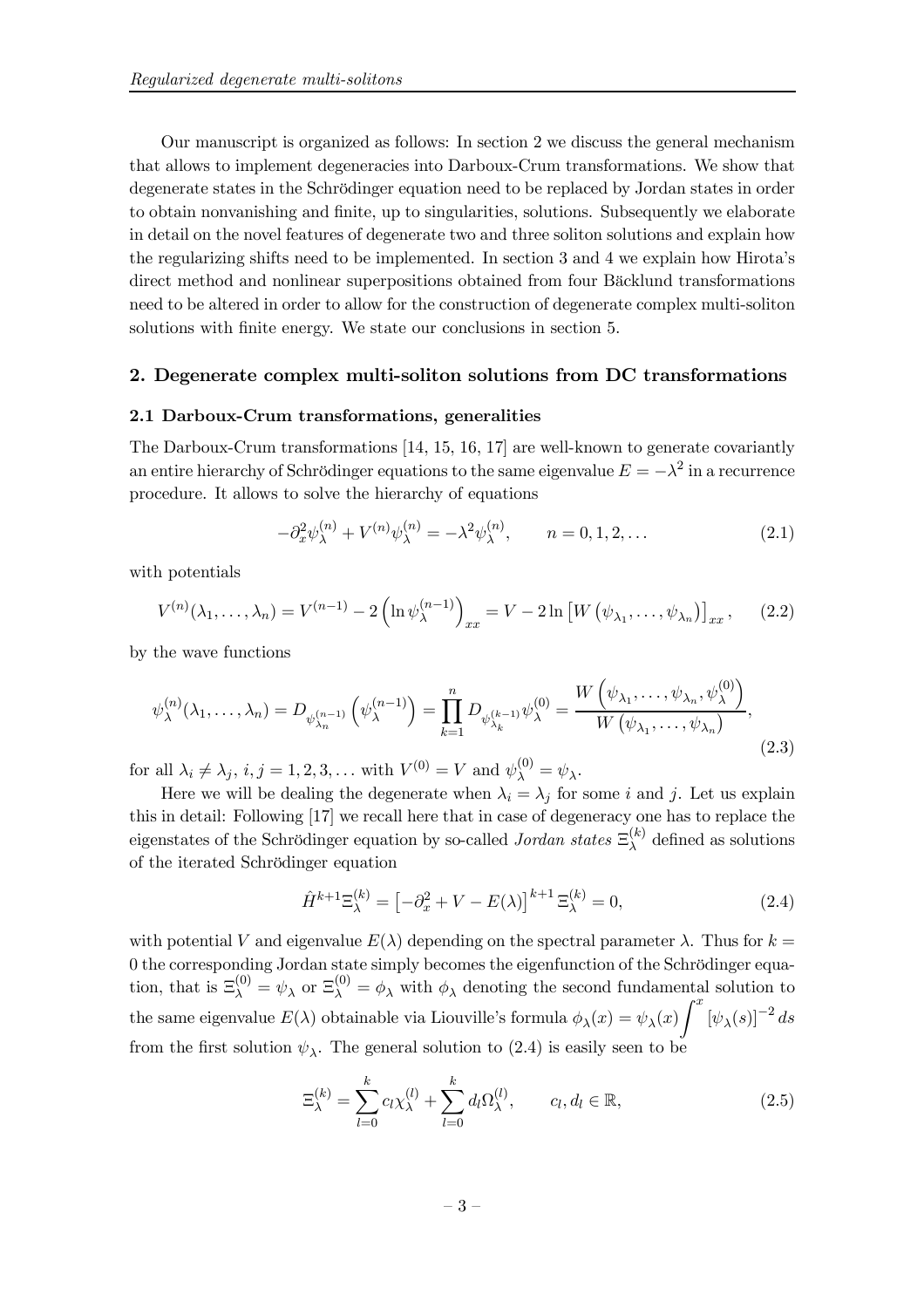with  $\chi_{\lambda}^{(k)}$  $\Omega_{\lambda}^{(k)}:=\partial^k\psi_{\lambda}/\partial E^k$  and  $\Omega_{\lambda}^{(k)}$  $\lambda^{(k)} := \partial^k \phi_{\lambda}/\partial E^k$ . Some identities that will be useful below immediately arise from this. Differentiating the Schrödinger equation with respect to  $E$ yields

$$
\hat{H}\left[\chi_{\lambda}^{(1)}\right] = \psi_{\lambda}, \quad \text{and} \quad \hat{H}\left[\Omega_{\lambda}^{(1)}\right] = \phi_{\lambda}, \tag{2.6}
$$

which can be employed to derive

$$
W_x\left(\psi_\lambda, \chi_\lambda^{(1)}\right) = -\psi_\lambda^2, \quad \text{and} \quad W_x\left(\phi_\lambda, \Omega_\lambda^{(1)}\right) = -\phi_\lambda^2. \tag{2.7}
$$

Here  $W(\cdot)$  denotes the Wronskians  $W(f,g) = fg_x - gf_x$ .

Let us see how these states emerge naturally in degenerate DC-transformations. With  $E(\lambda) = -\lambda^2$ , the first iterative step in this procedure is simply to note that the equation

$$
-\partial_x^2 \psi_\lambda^{(1)} + V^{(1)} \psi_\lambda^{(1)} = -\lambda^2 \psi_\lambda^{(1)},\tag{2.8}
$$

with same eigenvalue as in  $(2.4)$  for  $k = 0$ , but new potential<sup>1</sup>

$$
V^{(1)} = V - 2 \left( \ln \psi_{\lambda} \right)_{xx} \tag{2.9}
$$

is solved by

$$
\psi_{\lambda}^{(1)} = \begin{cases} D_{\psi_{\lambda}}(\psi_{\lambda_1}) = W(\psi_{\lambda}, \psi_{\lambda_1}) \psi_{\lambda}^{-1} & \text{for } \lambda \neq \lambda_1 \\ D_{\psi_{\lambda}}(\phi_{\lambda}) = \psi_{\lambda}^{-1} & \text{for } \lambda = \lambda_1 \end{cases},
$$
\n(2.10)

where  $D_{\psi}(\phi) := \phi_x - (\psi_x/\psi)\phi$  is the Darboux operator. The hierarchy of Schrödinger equations is then obtained by repeated application of these transformations. It is clear that a subsequent iteration of the degenerate solution in (2.10) will simply produce again the potential  $V$  and hence nothing novel. However, using the second fundamental solution  $\phi_\lambda^{(1)} = \psi_\lambda^{(1)}$  $\int_{\lambda}^{(1)} (x) \int_{\alpha}^{x} \left[ \psi_{\lambda}^{(1)} \right]$  $\left(\frac{1}{\lambda}(s)\right)^{-2}$  ds to the level one equation yields something novel. In this case the new potential becomes

$$
V^{(2)} = V^{(1)} - 2\left(\ln \phi_{\lambda}^{(1)}\right)_{xx} = V^{(1)} - 2\left[\ln \left(\frac{1}{\psi_{\lambda}(x)} \int^{x} \left[\psi_{\lambda}(s)\right]^{2} ds\right)\right]_{xx},
$$
\n
$$
= V - 2\left[\ln \left(\int^{x} \left[\psi_{\lambda}(s)\right]^{2} ds\right)\right]_{xx} = V - 2\left[\ln \left(\int^{x} W_{s}\left(\psi_{\lambda}, \chi_{\lambda}^{(1)}\right) ds\right)\right]_{xx},
$$
\n
$$
= V - 2\left[\ln \left[W\left(\psi_{\lambda}, \chi_{\lambda}^{(1)}\right)\right]\right]_{xx},
$$
\n(2.11)

where we used identity  $(2.7)$  through which the Jordan states enter the iteration procedure. The corresponding wave function to this potential is

$$
\psi_{\lambda}^{(2)} = D_{\phi_{\lambda}^{(1)}} \left[ D_{\psi_{\lambda}}(\phi_{\lambda}) \right]. \tag{2.12}
$$

Proceeding in this way, the solutions to the hierachy of equations  $(2.1)$  with potentials  $(2.2)$ and wavefunctions (2.3) have to be replaced by

$$
V^{(n)}(\lambda) = V^{(n-1)} - 2\left(\ln \phi_{\lambda}^{(n-1)}\right)_{xx} = V - 2\ln \left[W\left(\psi_{\lambda}, \chi_{\lambda}^{(1)}, \chi_{\lambda}^{(2)}, \dots, \chi_{\lambda}^{(n-1)}\right)\right]_{xx}, (2.13)
$$

$$
\psi_{\lambda}^{(n)} = \prod_{k=1}^{n} D_{\phi_{\lambda}^{(k-1)}}(D_{\psi_{\lambda}}(\phi_{\lambda})) = \frac{W\left(\psi_{\lambda}, \chi_{\lambda}^{(1)}, \chi_{\lambda}^{(2)}, \dots, \chi_{\lambda}^{(n-1)}, \phi_{\lambda}\right)}{W\left(\psi_{\lambda}, \chi_{\lambda}^{(1)}, \chi_{\lambda}^{(2)}, \dots, \chi_{\lambda}^{(n-1)}\right)}.
$$

<sup>1</sup>Here and in what follows we always understand  $(\ln f)_x$  as a short hand notation for  $f_x/f$ .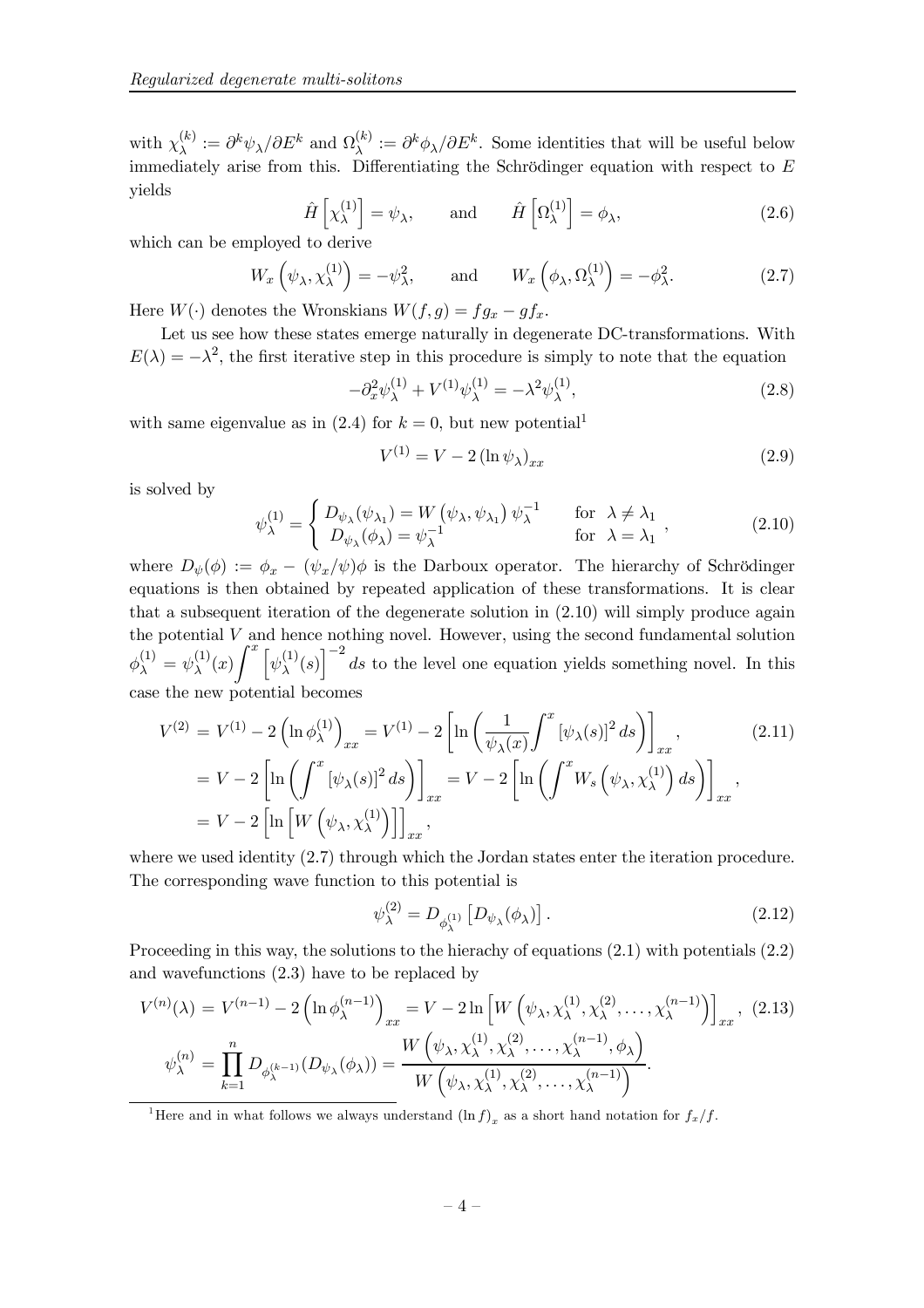Evidently we may also chose to have a partial degeneracy keeping some of the  $\lambda_i$ s different from each other, in which case we simply have to replace consecutive  $\psi_{\lambda_i}$  by Jordan states. For instance, taking  $\lambda_1 \neq \lambda_2$  and  $\lambda_3 = \lambda_4 = \lambda_5 = \lambda$  we obtain the potential

$$
V^{(5)}(\lambda_1, \lambda_2, \lambda, \lambda, \lambda) = V - 2 \ln \left[ W \left( \psi_{\lambda_1}, \psi_{\lambda_2}, \chi_{\lambda}^{(1)}, \chi_{\lambda}^{(2)}, \chi_{\lambda}^{(3)} \right) \right]_{xx}, \tag{2.14}
$$

with either  $\lambda = \lambda_1$  or  $\lambda = \lambda_2$ . Notice from (2.11) the sequence of Jordan states always has to accompanied by a  $\chi_{\lambda}^{(0)} = \psi_{\lambda}$ . Let us now see how this procedure can be employed in finding degenerate multi-soliton solutions by means of inverse scattering.

#### 2.2 Degenerate complex KdV multi-soliton solutions

The different methods in integrable systems take various equivalent forms of the KdV equation as their starting point. The Darboux-Crum transformation exploits the fact that the central operator equation underlying all integrable systems, the Lax equation  $L_t = [M, L]$ , may be written as a compatibility equation between the two *linear* equations

$$
L\psi = \lambda \psi
$$
, and  $\psi_t = M\psi$ , with  $\psi = \psi(x, t, \lambda), \lambda \in \mathbb{R}$ . (2.15)

For the KdV equation (1.1) the operators are well-known to take on the form

$$
L = -\partial_x^2 - u, \qquad \text{and} \qquad M = -4\partial_x^3 - 6u\partial_x - 3u_x. \tag{2.16}
$$

Thus L becomes a Sturm-Liouville operator, such that the first equation in (2.15) may be viewed as the Schrödinger equation (2.1) with  $L \equiv H$  being interpreted as a Hamiltonian operator. Considering now the free theory with  $u = 0$  and taking the wave function in the form  $\psi(kx + \omega t)$ , the second equation in (2.15) is solved by assuming the nonlinear dispersion relation  $4k^3 + \omega = 0$ . For  $\lambda = -\alpha^2/4$  the two linear independent solutions to (2.15) are simply

$$
\psi_{\mu,\alpha}(x,t) = \cosh\left[\frac{1}{2}(\alpha x - \alpha^3 t + \mu)\right], \quad \phi_{\mu,\alpha}(x,t) = \sinh\left[\frac{1}{2}(\alpha x - \alpha^3 t + \mu)\right].
$$
 (2.17)

We allowed here for a constant  $\mu \in \mathbb{C}$  in the argument and normalized the Wronskian as  $W(\psi, \phi) = \psi \phi_x - \psi_x \phi = \alpha/2$ . Suitably normalized, i.e. dropping overall factors, the first Jordan states resulting from (2.17) are computed to

$$
\chi_{\mu,\alpha}^{(1)} = 2 \frac{\partial \psi_{\mu,\alpha}}{\partial \alpha} = \left(x - 3\alpha^2 t\right) \phi_{\mu,\alpha},\tag{2.18}
$$

$$
\chi_{\mu,\alpha}^{(2)} = \alpha \left( x - 3\alpha^2 t \right)^2 \psi_{\mu,\alpha} - 2 \left( x + 3\alpha^2 t \right) \phi_{\mu,\alpha},\tag{2.19}
$$

$$
\Omega_{\mu,\alpha}^{(1)} = 2 \frac{\partial \phi_{\mu,\alpha}}{\partial \alpha} = \left( x - 3\alpha^2 t \right) \psi_{\mu,\alpha},\tag{2.20}
$$

$$
\Omega_{\mu,\alpha}^{(2)} = \alpha \left( x - 3\alpha^2 t \right)^2 \phi_{\mu,\alpha} - 2 \left( x + 3\alpha^2 t \right) \psi_{\mu,\alpha}.
$$
\n(2.21)

Using these explicit expressions the crucial identities (2.7) in the above argument

$$
W_x\left(\psi_{\mu,\alpha},\chi^{(1)}_{\mu,\alpha}\right) = \alpha \psi^2_{\mu,\alpha}, \quad \text{and} \quad W_x\left(\phi_{\mu,\alpha},\Omega^{(1)}_{\mu,\alpha}\right) = \alpha \phi^2_{\mu,\alpha}, \quad (2.22)
$$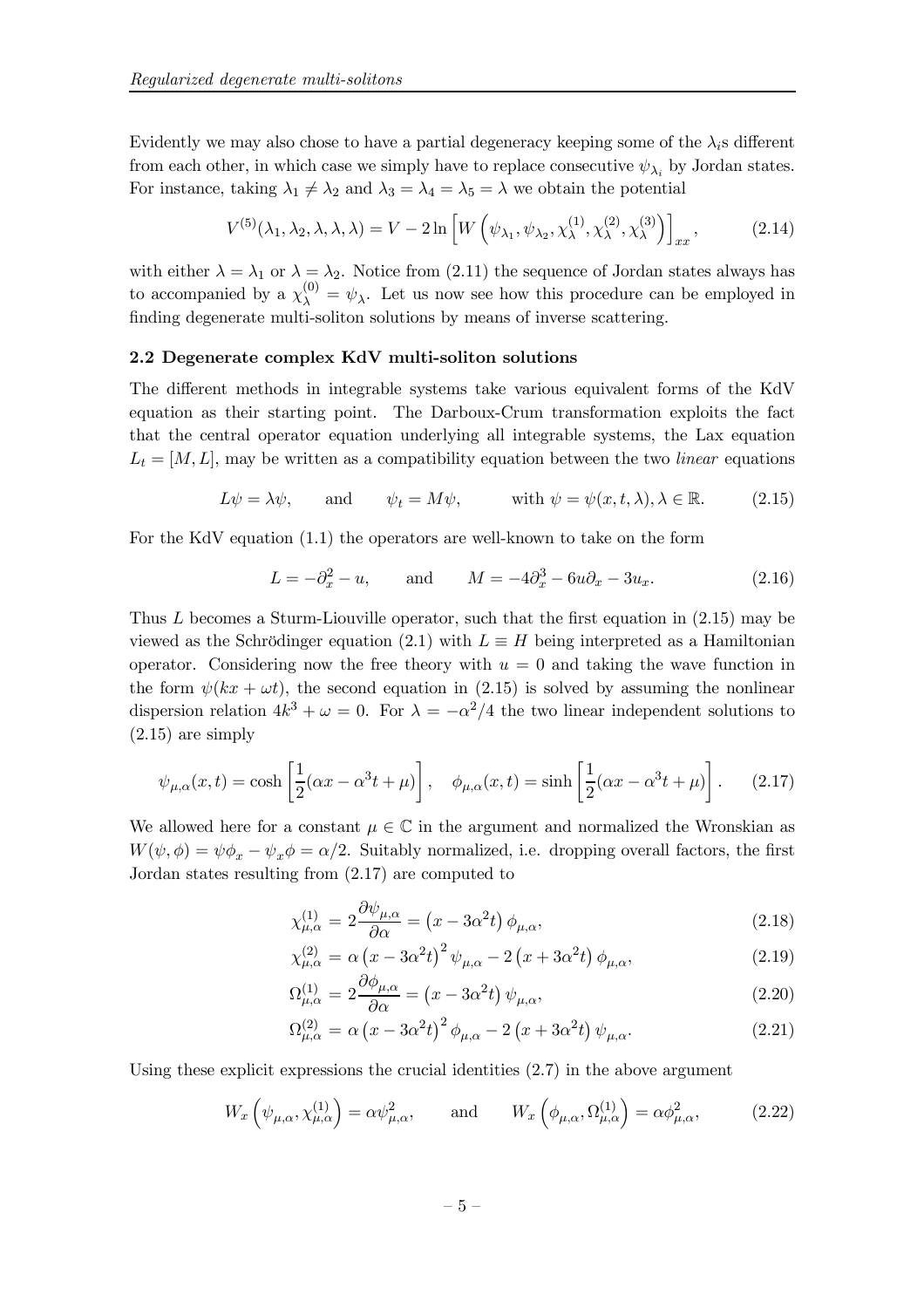are easily confirmed. We also verify

$$
\hat{H}\left[\chi^{(1)}_{\mu,\alpha}\right] = -\alpha\psi_{\mu,\alpha}, \quad \hat{H}\left[\Omega^{(1)}_{\mu,\alpha}\right] = -\alpha\phi_{\mu,\alpha}, \quad \hat{H}^2\left[\chi^{(2)}_{\mu,\alpha}\right] = 2\alpha^3\psi_{\mu,\alpha}, \quad \hat{H}^2\left[\Omega^{(2)}_{\mu,\alpha}\right] = 2\alpha^3\phi_{\mu,\alpha}, \tag{2.23}
$$

which yield the defining relations for the Jordan states upon a subsequent application of the energy shifted Hamiltonian  $\hat{H}$  as defined in (2.4).

#### 2.2.1 Degenerate two-solitons

To compute the degenerated two-soliton solution we use the above expressions to evaluate the Wronskian  $W(\psi_{\mu,\alpha}, \chi^{(1)}_{\mu,\alpha})$  involving one Jordan state. As indicated in (2.5) we may take the constants  $c_l$ ,  $d_l$  different from zero, which we exploit here to generate suitable regularizing shifts. First we compute

$$
W\left[\psi_{\mu,\alpha},\chi^{(1)}_{\mu,\alpha}\right] = W\left[\psi_{\mu,\alpha},\left(x - 3\alpha^2 t\right)\phi_{\mu,\alpha}\right] = \left(x - 3\alpha^2 t\right)W\left[\psi_{\mu,\alpha},\phi_{\mu,\alpha}\right] + \psi_{\mu,\alpha}\phi_{\mu,\alpha}
$$

$$
= \frac{1}{2}\left[\alpha x - 3\alpha^3 t + \sinh\left(\alpha x - \alpha^3 t + \mu\right)\right],\tag{2.24}
$$

where we used the identity (2.18) and the property of the Wronskian  $W(f, gh) = W(f, q)h +$  $fgh_x$ . We note that one of the dispersion terms already includes a shift  $\mu$ . Next we demand that also the dispersion term  $\alpha x - 3\alpha^3 t$  is shifted by a constant  $\nu$ , which is uniquely obtained from

$$
W\left[\psi_{\mu,\alpha},\chi^{(1)}_{\mu,\alpha}+\frac{\nu}{\alpha}\phi_{\mu,\alpha}\right]=\frac{1}{2}\left[\alpha x-3\alpha^3 t+\nu+\sinh\left(\alpha x-\alpha^3 t+\mu\right)\right].
$$
 (2.25)

The degenerate two-soliton solution  $u = 2(\ln W)_{xx}$  resulting from (2.2) and (2.25) reads

$$
u_{\mu,\nu;\alpha,\alpha}(x,t) = \frac{2\alpha^2 \left[ \left( \alpha x - 3\alpha^3 t + \nu \right) \sinh \left( \alpha x - \alpha^3 t + \mu \right) - 2 \cosh \left( \alpha x - \alpha^3 t + \mu \right) - 2 \right]}{\left[ \alpha x - 3\alpha^3 t + \nu + \sinh \left( \alpha x - \alpha^3 t + \mu \right) \right]^2}.
$$
\n(2.26)

This solution becomes singular when the Wronskian vanishes, which is always the case for some specific x and t when  $\nu, \mu \in \mathbb{R}$ . However, for the PT-symmetric choice  $\nu = i\hat{\nu}$ ,  $\mu = i\hat{\mu}, \hat{\nu}, \hat{\mu} \in \mathbb{R}$  this solution becomes regularized for a large range of choices for  $\hat{\nu}$  and  $\hat{\mu}$ . From

$$
W = \frac{1}{2} \left[ \cos \hat{\mu} \sinh \left( \alpha x - \alpha^3 t \right) + \alpha x - 3\alpha^3 t \right] + i \left[ \hat{\nu} + \sin \hat{\mu} \cosh(\alpha x - \alpha^3 t) \right],\tag{2.27}
$$

we observe that whenever  $\hat{\nu}/\sin \hat{\mu} > -1$  the imaginary part of W can not vanish and therefore  $u_{\mu,\nu;\alpha,\alpha}$  will be regular in that regime of the shift parameters. Furthermore, we observe that  $u_{\mu,\nu;\alpha,\alpha}$  involves two different dispersion term  $\alpha x - \alpha^3 t + \mu$  and  $\alpha x - 3\alpha^3 t + \nu$ , each with a separate shift. In the numerator the latter becomes negligible in the asymptotic regimes where the degenerate two-soliton behaves as two single solitons traveling at the same speed with one slightly decreasing and the other with slightly increasing amplitude due to the time-dependent pre-factor. In the intermediate regime, when the linear term  $\alpha x - 3\alpha^3 t$  term in the numerator contributes, it produces a scattering between the two one-solitons with the same energy. We depict this behaviour in figure 1. In addition to the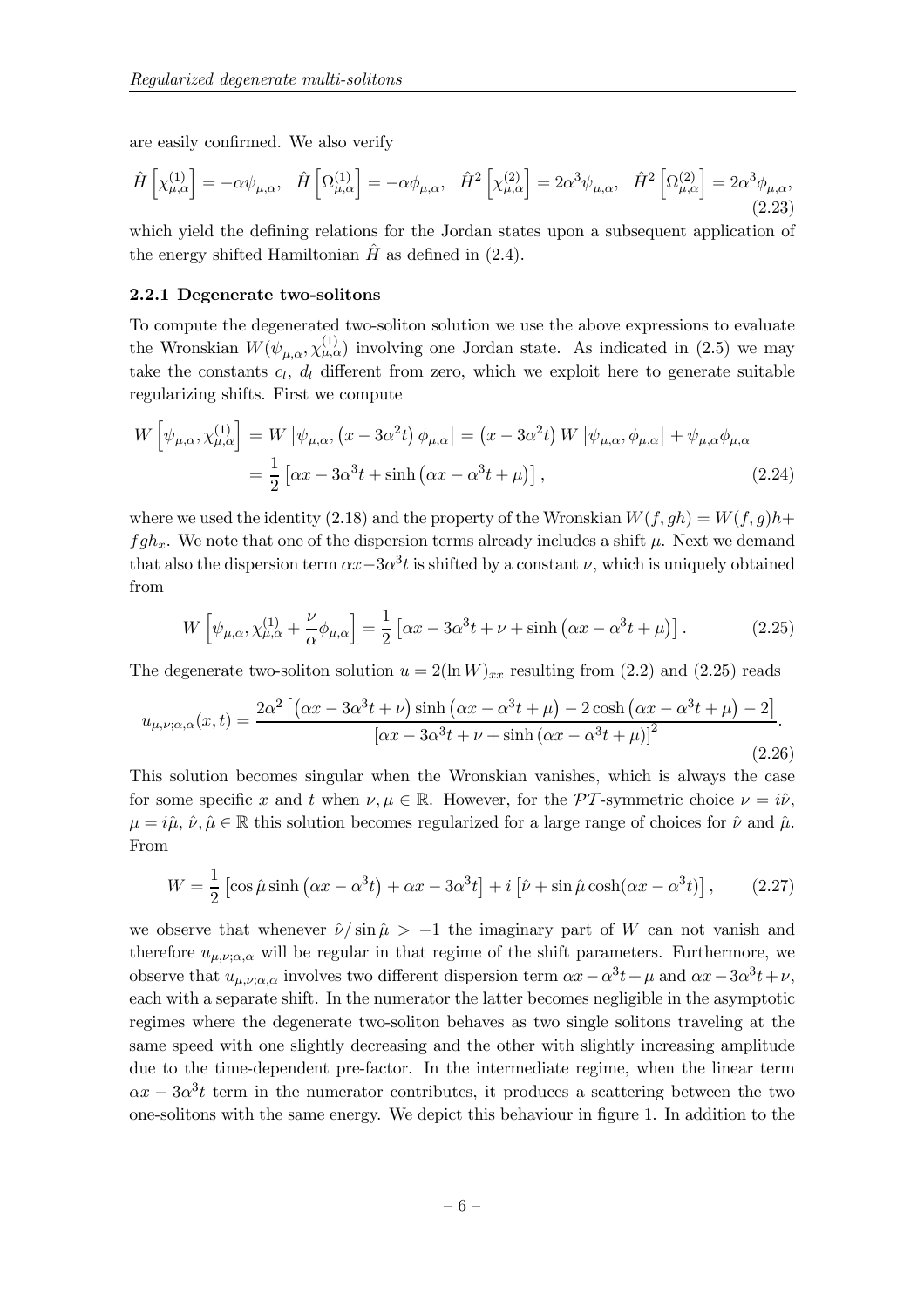regularization, this entire qualitative behaviour is due to the fact that our solutions are complex. For a more detailed analytical discussion of the asymptotic behaviour we refer the reader to [26].

We observe that the larger and smaller amplitudes have exchanged their relative position in the two asymptotic regimes with their mutual distance kept constant. This is of course different from the standard nondegenerate case where the solitons continuously approach each other before the scattering event and separate afterwards. Again this is achieved through the complexification of our solution. Here the scattering is governed by some internal breatherlike structure as in confined to a certain region.



**Figure 1:** Degenerated KdV two-soliton compound solution with  $\alpha = \beta = 2$ ,  $\mu = i\pi 3/5$  and  $\nu = i\pi/5$  at different times.

As demonstrated in figure 2 this internal structure can be manipulated by varying the shift  $\nu$ .



**Figure 2:** Degenerated KdV two-soliton compound solution with  $\alpha = \beta = 2$ ,  $\mu = i\pi/5$  at fixed moment in time  $t = -1$  and varying shift parameter  $\nu = \nu_r + i\pi 3/5$ .

For a fixed instance in time we can employ  $\nu$  to increase or decrease the distance between the single soliton amplitudes and even find a value such that the distance becomes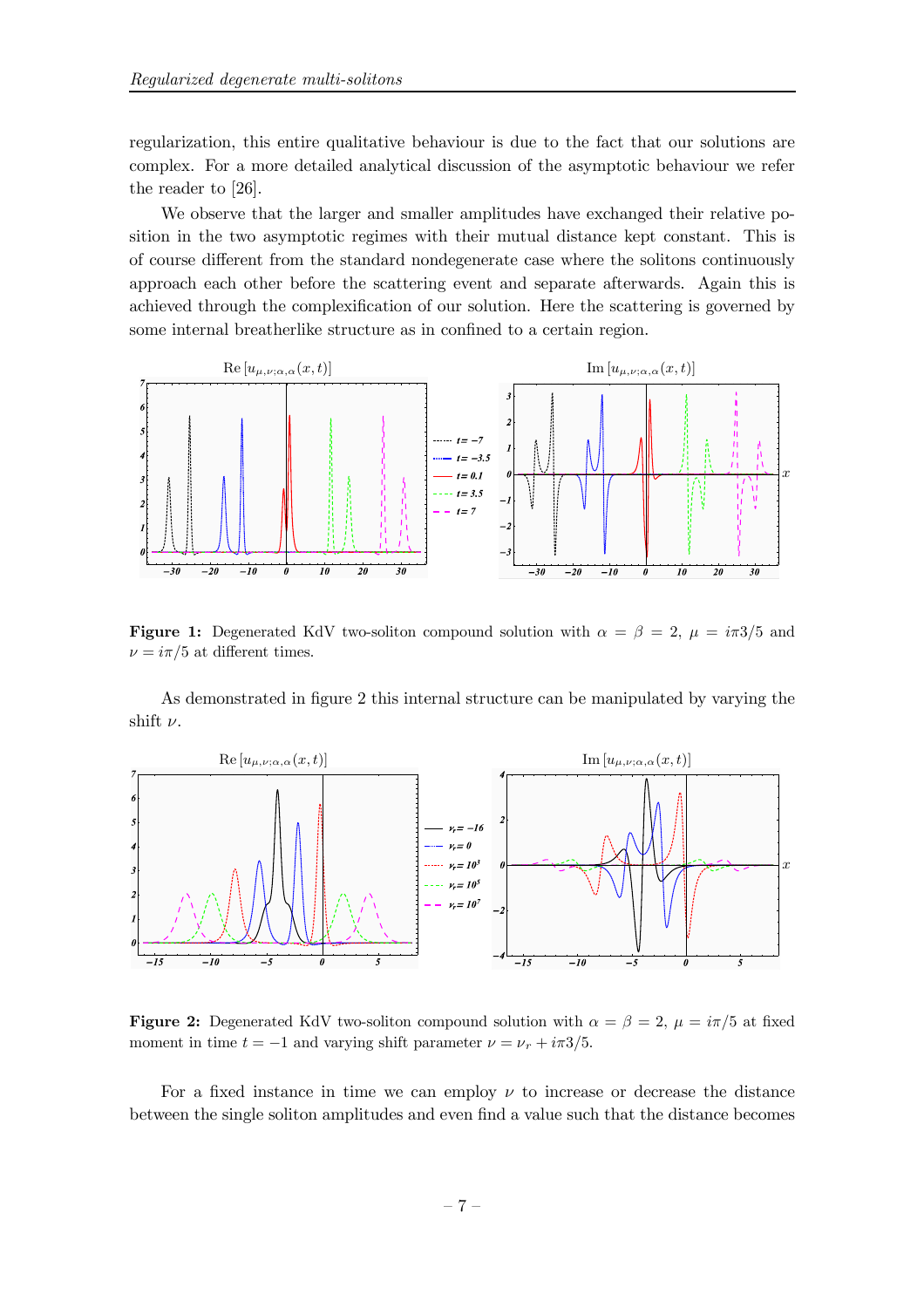zero. However, this value is in the intermediate regime and as time evolves the two solitons will separate again to some finite distance in the asymptotic regime.

Our interpretation is supported by the computation of the energies resulting from (1.3) with Hamiltonian density (1.2) for the solution  $u_{\mu,\nu;\alpha,\alpha}$ . Numerically we find the finite real energies

$$
E_{\mu,\nu;\alpha,\alpha} = \int_{-\infty}^{\infty} \mathcal{H}[u_{\mu,\nu;\alpha,\alpha}, (u_{\mu,\nu;\alpha,\alpha})_x] dx = -2\frac{\alpha^5}{5} = 2E_{\mu;\alpha},\tag{2.28}
$$

i.e. precisely twice the energy of the one-soliton  $u_{\mu;\alpha}$ , reported for instance in [12].

In order to compare with various other methods it is useful to note that the degenerate Wronskians may be obtained in several alternative ways. We conclude this subsection by reporting how the expression for the Wronskian (2.25) can be derived by mean of a limiting process directly from the two-soliton solution. This is seen from by starting from the defining relation for the Jordan state  $\chi^{(1)}$ 

$$
W\left[\psi_{\mu,\alpha},\chi^{(1)}_{\mu,\alpha}\right] = 2\lim_{\beta \to \alpha} \frac{\partial}{\partial \beta} W\left[\psi_{\mu,\alpha},\psi_{\mu,\beta}\right]
$$
(2.29)

$$
=2\lim_{\beta\to\alpha}\lim_{h\to 0}W\left[\psi_{\mu,\alpha},\frac{\psi_{\mu,\beta+h}-\psi_{\mu,\beta}}{h}\right]
$$
(2.30)

$$
=2\lim_{h\to 0} W\left[\psi_{\mu,\alpha}, \frac{\psi_{\mu,\alpha+h} - \psi_{\mu,\alpha}}{h}\right]
$$
\n(2.31)

$$
=2\lim_{h\to 0}\frac{1}{h}W\left[\psi_{\mu,\alpha},\psi_{\mu,\alpha+h}\right]
$$
\n(2.32)

$$
=2\lim_{\beta\to\alpha}\frac{1}{\beta-\alpha}W\left[\psi_{\mu,\alpha},\psi_{\mu,\beta}\right],\tag{2.33}
$$

where in the last step we chose  $h = \beta - \alpha$ . The shift can now be implemented by determining  $\lambda$  from the limit of the expression

$$
W\left[\psi_{\mu+\lambda\nu,\alpha},\psi_{\mu-\lambda\nu,\beta}\right] = W\left[\psi_{\mu,\alpha},\psi_{\mu,\beta}\right] \cosh^2\left(\frac{\lambda\nu}{2}\right) - W\left[\phi_{\mu,\alpha},\phi_{\mu,\beta}\right] \sinh^2\left(\frac{\lambda\nu}{2}\right) \tag{2.34}
$$

$$
+\frac{1}{2}\sinh\left(\lambda\nu\right)\left[W\left[\phi_{\mu,\alpha},\psi_{\mu,\beta}\right] - W\left[\psi_{\mu,\alpha},\phi_{\mu,\beta}\right]\right].
$$

It it is obvious that for the limit (2.33) of the shifted expression to be finite we require  $\lambda \sim (\alpha - \beta)$  with constant of proportionality chosen in such a way that it yields  $1/2\alpha$  in the limit. Hence we obtain

$$
W\left[\psi_{\mu,\alpha},\chi^{(1)}_{\mu,\alpha}+\frac{\nu}{\alpha}\phi_{\mu,\alpha}\right] = 2\lim_{\beta \to \alpha} \frac{1}{\beta-\alpha}W\left[\psi_{\mu+\frac{\alpha-\beta}{\alpha+\beta}\nu,\alpha},\psi_{\mu-\frac{\alpha-\beta}{\alpha+\beta}\nu,\beta}\right],\tag{2.35}
$$

$$
= 2 \lim_{\beta \to \alpha} W_{\beta} \left[ \psi_{\mu + \frac{\alpha - \beta}{\alpha + \beta} \nu, \alpha}, \psi_{\mu - \frac{\alpha - \beta}{\alpha + \beta} \nu, \beta} \right]. \tag{2.36}
$$

These identities will be useful below when we relate this approach to Hirota's direct method.

#### 2.2.2 Degenerate three-solitons

To find the degenerate three-soliton solution we may once again compute the Wronskian, albeit now involving two Jordan states. As discussed in the previous section, the expression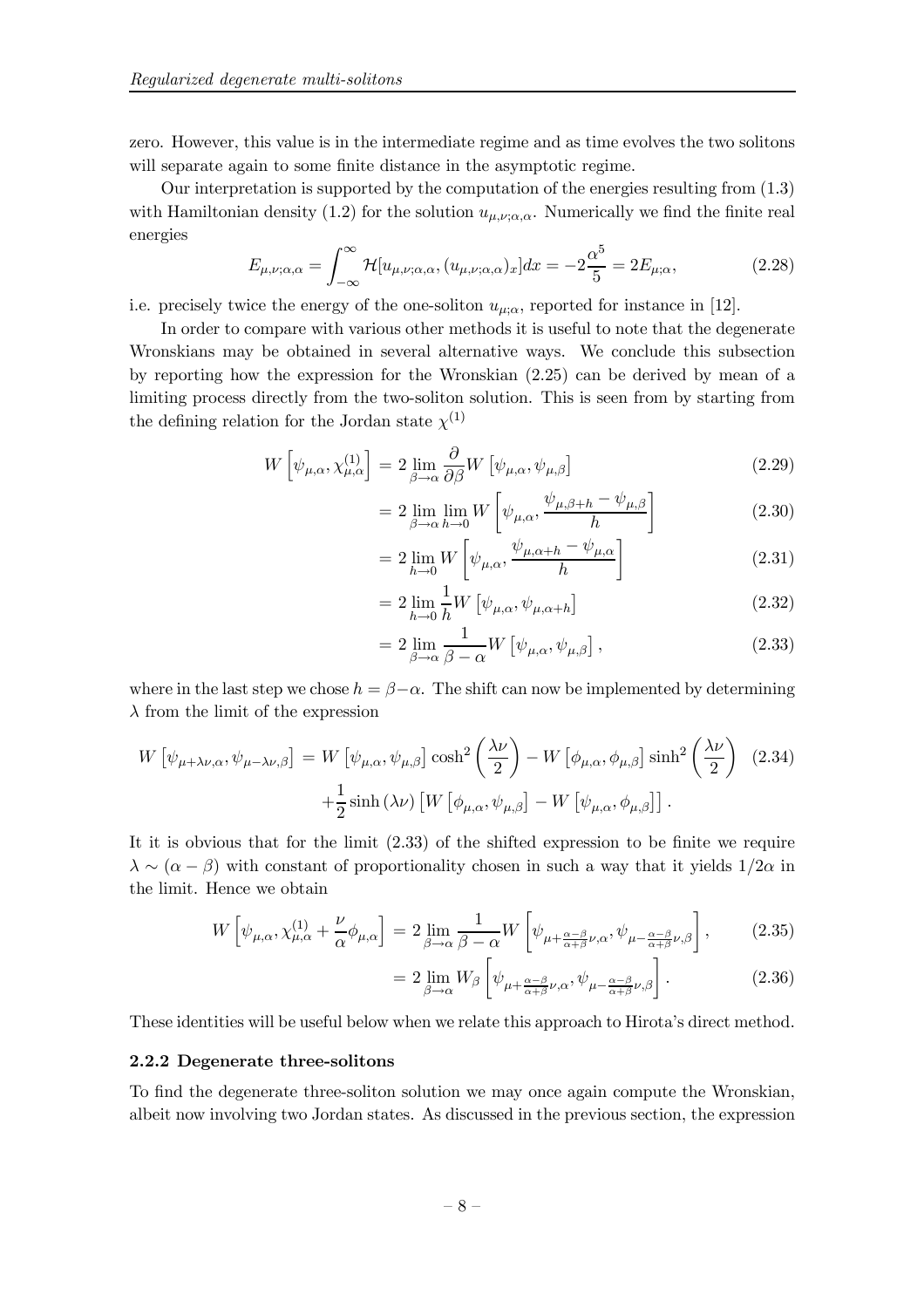for  $W(\psi_{\mu,\alpha}, \chi_{\mu,\alpha}^{(1)}, \chi_{\mu,\alpha}^{(2)})$  will inevitably lead to solutions with infinite energy. Thus we will again exploit (2.5) with nonvanishing constants  $c_l$ ,  $d_l$  to generate the regularizing  $\mathcal{P}\mathcal{T}$ symmetric shifts. Demanding regularized shifts, the coefficients in the generically expanded Jordan states are uniquely fixed as

$$
W\left[\psi_{\mu,\alpha},\chi^{(1)}_{\mu,\alpha}+\frac{\rho}{\alpha}\phi_{\mu,\alpha},\chi^{(2)}_{\mu,\alpha}+2\rho\ \Omega^{(1)}_{\mu,\alpha}+\frac{2\nu-4\rho}{\alpha}\phi_{\mu,\alpha}\right]
$$
(2.37)

$$
= \alpha \left[ 1 + \left( \eta_{\rho;\alpha}^{(3)} \right)^2 + \cosh \left( \eta_{\mu;\alpha}^{(1)} \right) \right] \sinh \left( \frac{\eta_{\mu;\alpha}^{(1)}}{2} \right) - \alpha \eta_{\nu;\alpha}^{(9)} \cosh \left( \frac{\eta_{\mu;\alpha}^{(1)}}{2} \right), \tag{2.38}
$$

where we abbreviated the different dispersion terms as

$$
\eta_{\mu;\alpha}^{(\lambda)} := \alpha x - \lambda \alpha^3 t + \mu,\tag{2.39}
$$

Notice that we have now three different shifted dispersion terms  $\eta_{\mu;\alpha}^{(1)}$ ,  $\eta_{\rho;\alpha}^{(3)}$  and  $\eta_{\nu;\alpha}^{(9)}$ , where the first governs the asymptotic behaviour and the remaining ones the additional structure in the intermediate regime. The solution  $u_{\mu,\nu,\rho;\alpha,\alpha,\alpha} = 2(\ln W)_{xx}$  is depicted in figure 3.



**Figure 3:** Degenerated KdV three-soliton compound solution with  $\alpha = \beta = \gamma = 2$ ,  $\mu = i\pi 3/5$ ,  $\nu = i\pi 3/10$  and  $\rho = i\pi/10$ .

We observe that asymptotically we have three single one-solitons moving at the same speed. They exchange their positions in the intermediate region near the origin, when the linear terms in (2.38) contribute.

For the general three-soliton solution we have also additional options available, namely to produce the degeneracy only in two of the one-solitons while keeping the remaining one at a different velocity. A suitable choice that produces the desired shifts is

$$
W\left[\psi_{\mu,\alpha}, \chi^{(1)}_{\mu,\alpha} + \frac{\nu}{\alpha} \phi_{\mu,\alpha}, \psi_{\rho,\gamma}\right] = \left[\frac{\alpha^2 + \gamma^2}{8} \sinh\left(\eta^{(1)}_{\mu,\alpha}\right) - \frac{\alpha^2 - \gamma^2}{8} \eta^{(3)}_{\nu,\alpha}\right] \cosh\left(\frac{\eta^{(1)}_{\rho;\gamma}}{2}\right) - \frac{\alpha\gamma}{2} \cosh^2\left(\frac{\eta^{(1)}_{\mu,\alpha}}{2}\right) \sinh\left(\frac{\eta^{(1)}_{\rho;\gamma}}{2}\right). \tag{2.40}
$$

We depict the corresponding KdV solution  $u_{\mu,\nu,\rho;\alpha,\alpha,\gamma} = 2(\ln W)_{xx}$  in figure 4.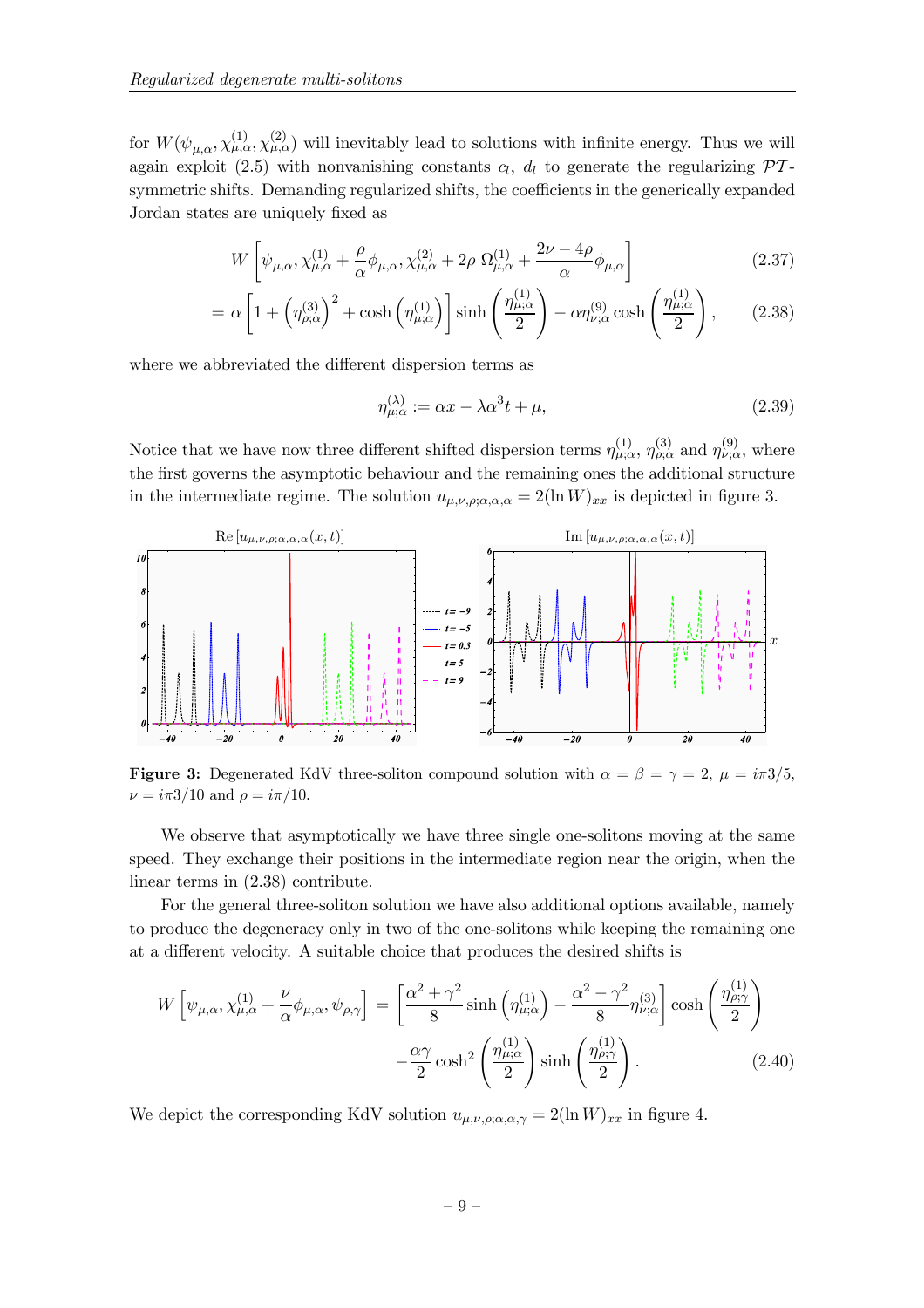

Figure 4: Degenerated KdV two-soliton compound solution scattering with a one-soliton with  $\alpha = \beta = 2, \gamma = 1.7, \mu = i\pi 3/5, \nu = i\pi 3/10 \text{ and } \rho = i\pi/10.$ 

We clearly observe that asymptotically we have a degenerated two-soliton and a onesoliton solution with the faster two-soliton overtaking the slower one-soliton.

Let us finish this section by reporting an alternative form of the degenerate threesoliton solution suitable for a comparison with other methods. We find

$$
W\left[\psi_{\mu,\alpha},\chi^{(1)}_{\mu,\alpha}+\frac{\rho}{\alpha}\phi_{\mu,\alpha},\chi^{(2)}_{\mu,\alpha}+2\rho\Omega^{(1)}_{\mu,\alpha}+\frac{2\nu-4\rho}{\alpha}\phi_{\mu,\alpha}\right]
$$
\n(2.41)

$$
= 16\alpha \lim_{\gamma,\beta \to \alpha} \frac{1}{(\alpha-\beta)(\alpha-\gamma)(\gamma-\beta)} W \left[ \psi_{\mu+f(\alpha,\beta,\gamma),\alpha}, \psi_{\mu+f(\beta,\gamma,\alpha),\beta}, \psi_{\mu+f(\gamma,\alpha,\beta),\gamma} \right] \tag{2.42}
$$

$$
= 8\alpha \lim_{\gamma,\beta \to \alpha} W_{\beta\gamma\gamma} \left[ \psi_{\mu+f(\alpha,\beta,\gamma),\alpha}, \psi_{\mu+f(\beta,\gamma,\alpha),\beta}, \psi_{\mu+f(\gamma,\alpha,\beta),\gamma} \right],
$$
\n(2.43)

where we introduced the shift function

$$
f(x,y,z) := \frac{4}{9} \left[ \frac{x^2 + yz}{(x+y)(x+z)} - 2 \frac{x(y^2 + z^2)}{(x+y)(x+z)(y+z)} \right] \nu + \frac{4}{3} \frac{x^2 - yz}{(x+y)(x+z)} \rho. \tag{2.44}
$$

It will be important below to note that the sum of all shifts adds up to zero,  $f(\alpha, \beta, \gamma)$  +  $f(\beta, \gamma, \alpha) + f(\gamma, \alpha, \beta) = 0.$ 

Once again our interpretation is supported by the computation of the corresponding energies. Numerically we find

$$
E_{\mu,\nu,\rho;\alpha,\alpha,\alpha} = \int_{-\infty}^{\infty} \mathcal{H}[u_{\mu,\nu,\rho;\alpha,\alpha,\alpha}, (u_{\mu,\nu,\rho;\alpha,\alpha,\alpha})_x] dx = -3\frac{\alpha^5}{5} = 3E_{\mu;\alpha},\tag{2.45}
$$

$$
E_{\mu,\nu,\rho;\alpha,\alpha,\gamma} = \int_{-\infty}^{\infty} \mathcal{H}[u_{\mu,\nu,\rho;\alpha,\alpha,\gamma},(u_{\mu,\nu,\rho;\alpha,\alpha,\gamma})_x]dx = -2\frac{\alpha^5}{5} - \frac{\gamma^5}{5} = 2E_{\mu;\alpha} + E_{\mu;\gamma}, (2.46)
$$

which are again finite and real energies irrespective of whether the shifts are taken to be complex or real.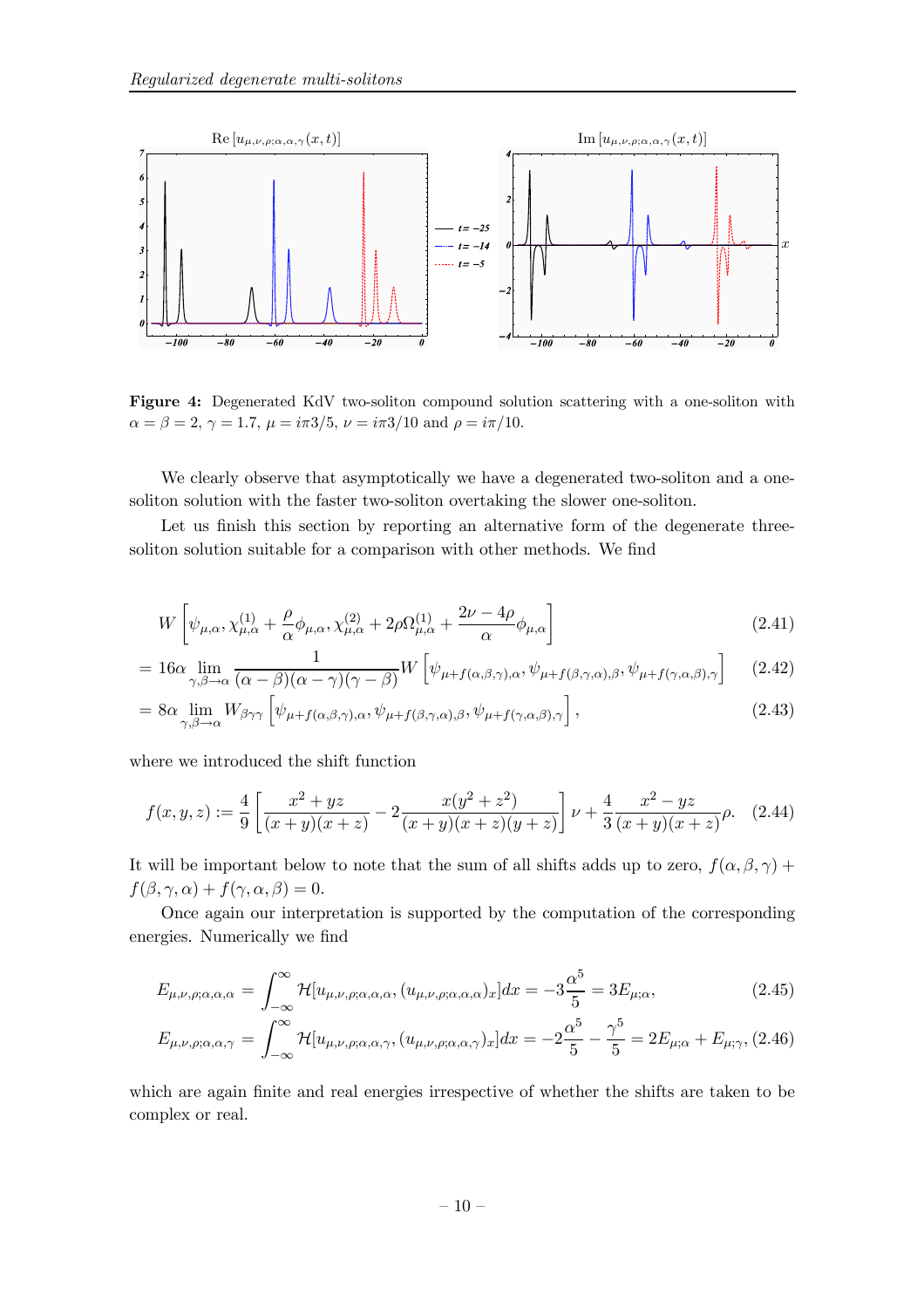#### 3. Degenerate complex multi-soliton solutions from Hirota's direct method

Hirota's direct method [18] takes a different equivalent form for nonlinear wave equations as starting point. The system at hand, the KdV equation  $(1.1)$ , can be converted into Hirota's bilinear form

$$
\left(D_x^4 + D_x D_t\right)\tau \cdot \tau = 0,\tag{3.1}
$$

by means of the variable transformation  $u = 2(\ln \tau)_{xx}$ . The required combination of Hirota derivatives in terms of ordinary derivatives are

$$
D_x^4 \tau \cdot \tau = 2\tau_{xxxx}\tau - 4\tau_{xxx}\tau_x + 6\tau_{xx}\tau_{xx}, \qquad (3.2)
$$

$$
D_x D_t \tau \cdot \tau = 2\tau_{xt} \tau - 2\tau_x \tau_t. \tag{3.3}
$$

The  $\tau$ -function can be identified with the Wronskian in the previous section, up to the ambiguity of an overall factor  $\exp [c_1x + c_2 + f(t)]$  with arbitrary constants  $c_1$ ,  $c_2$  and function  $f(t)$ . Remarkably equation (3.1) can be solved with a perturbative Ansatz  $\tau$  =  $\sum_{k=0}^{\infty} \varepsilon^k \tau^k$  in an exact manner, meaning that this series terminates at N-th order in  $\varepsilon$  for the corresponding N-soliton solution. Order by order one needs to solve the following set of linear equations

$$
(D_x^4 + D_x D_t) (1 \cdot \tau^1 + \tau^1 \cdot 1) = 2(\tau^1)_{xt} + 2(\tau^1)_{xxxx} = 0,
$$
 (3.4)

$$
(D_x^4 + D_x D_t) (1 \cdot \tau^2 + \tau^1 \cdot \tau^1 + \tau^2 \cdot 1) = 0,
$$
\n(3.5)

$$
(D_x^4 + D_x D_t) (1 \cdot \tau^3 + \tau^1 \cdot \tau^2 + \tau^2 \cdot \tau^1 + \tau^3 \cdot 1) = 0.
$$
 (3.6)

Let us first see how the Hirota equations are solved using Wronskians involving Jordan states. We start with the two-soliton solution and take  $\tau^1 = W_x \left[ \psi, \chi^{(1)} \right]$ . Using identity (2.7) in the form  $W_x \left[ \psi, \chi^{(1)} \right] = c \psi^2$ , the first order Hirota equation (3.4) reads

$$
(\tau^1)_{xt} + (\tau^1)_{xxxx} = (W_x)_t + (W_x)_{xxx} = c(\psi^2)_t + c(\psi^2)_{xxx} = 2c\psi(\psi_t + \alpha^2 \psi_x) = 0. \quad (3.7)
$$

This equation is solved using the above mentioned nonlinear dispersion relation, i.e. by taking  $\psi(x,t) = \psi(x - \alpha^2 t)$ .

Next we show how one may carry out the limit to our degenerate solutions directly on the Hirota multi-soliton solutions. The two-soliton  $\tau$ -function is known to be of the form

$$
\tau_{\alpha,\beta}(x,t) = 1 + c_1 e^{\eta_\alpha} + c_2 e^{\eta_\beta} + c_1 c_2 \varkappa(\alpha,\beta) e^{\eta_\alpha + \eta_\beta} \tag{3.8}
$$

with  $\eta_{\alpha} := \alpha x - \alpha^3 t$  and  $\varkappa(\alpha, \beta) := (\alpha - \beta)^2/(\alpha + \beta)^2$ . Usually the constants  $c_1$  and  $c_2$  are set to one. Evidently carrying out the limit  $\alpha \to \beta$  in this variant will simply produce a one-soliton solution. However, when making use of the freedom to multiply the  $\tau$ -function with an overall factor we define

$$
\tau_{\mu,\nu;\alpha,\beta}(x,t) = \frac{8}{(\alpha-\beta)} e^{\frac{\eta_{\alpha}+\eta_{\beta}}{2}+\mu} W\left[\psi_{\mu+\frac{\alpha-\beta}{\alpha+\beta}\nu,\alpha},\psi_{\mu-\frac{\alpha-\beta}{\alpha+\beta}\nu,\beta}\right],
$$
(3.9)

which produces the series expansion form  $(3.8)$  of the  $\tau$ -function with coefficients

$$
c_1 = -\frac{\alpha + \beta}{\alpha - \beta} e^{\mu + \frac{\alpha - \beta}{\alpha + \beta}\nu}, \quad \text{and} \quad c_2 = \frac{\alpha + \beta}{\alpha - \beta} e^{\mu - \frac{\alpha - \beta}{\alpha + \beta}\nu}.
$$
 (3.10)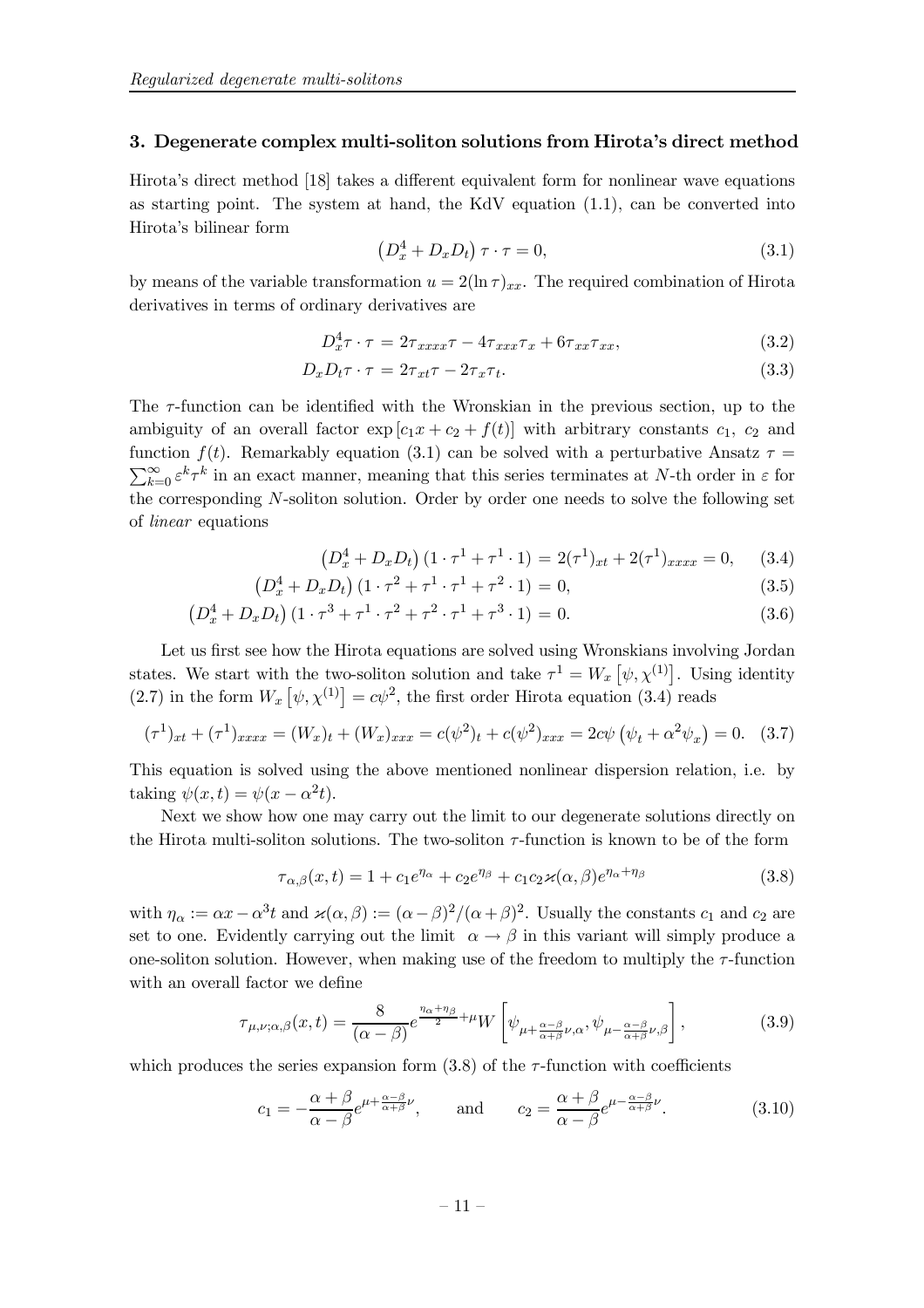In this form the limit is easily performed

$$
\tau_{\mu,\nu;\alpha,\alpha}(x,t) = \lim_{\beta \to \alpha} \tau_{\mu,\nu;\alpha,\beta}(x,t) = 1 - 2(\alpha x - 3\alpha^3 t + \nu)e^{\eta_{\alpha} + \mu} - e^{2\eta_{\alpha} + 2\mu}.
$$
 (3.11)

Since the factor in (3.9) has the form of the general ambiguity, the expression  $2(\ln \tau_{\mu,\nu;\alpha,\alpha})_{xx}$ produces the same two-soliton solution (2.26) as previously obtained.

Similarly, using the identity

$$
\tau_{\mu,\nu,\rho;\alpha,\beta,\gamma}(x,t) = \frac{64 \exp\left(\frac{\eta_{\alpha} + \eta_{\beta} + \eta_{\gamma} + 3\mu}{2}\right)}{(\alpha - \beta)(\alpha - \gamma)(\beta - \gamma)} W\left[\psi_{\mu+f(\alpha,\beta,\gamma),\alpha},\psi_{\mu+f(\beta,\gamma,\alpha),\beta},\psi_{\mu+f(\gamma,\alpha,\beta),\gamma}\right]
$$
(3.12)

we obtain the series expansion form  $(3.8)$  of the  $\tau$ -function for the 3-soliton solution

$$
\tau_{\mu,\nu,\rho;\alpha,\beta,\gamma}(x,t) = 1 + c_1 e^{\eta_{\alpha}} + c_2 e^{\eta_{\beta}} + c_3 e^{\eta_{\gamma}} + c_1 c_2 \varkappa(\alpha,\beta) e^{\eta_{\alpha} + \eta_{\beta}} + c_1 c_3 \varkappa(\alpha,\gamma) e^{\eta_{\alpha} + \eta_{\gamma}} + c_2 c_3 \varkappa(\beta,\gamma) e^{\eta_{\beta} + \eta_{\gamma}} + c_1 c_2 c_3 \varkappa(\alpha,\beta) \varkappa(\alpha,\gamma) \varkappa(\beta,\gamma) e^{\eta_{\alpha} + \eta_{\beta} + \eta_{\gamma}}
$$
(3.13)

with coefficients

$$
c_1 = c(\alpha, \beta, \gamma), \quad c_2 = c(\beta, \gamma, \alpha), \quad c_3 = c(\gamma, \alpha, \beta), \tag{3.14}
$$

where

$$
c(x,y,z) = \frac{(x+y)(x+z)}{(x-y)(x-z)}e^{\mu+f(x,y,z)}.
$$
\n(3.15)

Clearly without the information from the previous section it is not obvious at this stage how to determine the coefficients  $c_i$  in general, especially the regularizing shifts.

#### 4. Degenerate complex multi-soliton solutions from superposition

It is well-known that the combination of four Bäcklund transformations combined in a Bianchi-Lamb [23, 24] commutative fashion gives rise to a "nonlinear superposition principle", e.g. [12]. Introducing the quantity  $u = w_x$ , it takes on the form

$$
w_{12} = w_0 + 2\frac{\kappa_1 - \kappa_2}{w_1 - w_2},\tag{4.1}
$$

for the KdV equation where  $w_0$ ,  $w_1$ ,  $w_2$  and  $w_{12}$  correspond to different solutions. Relating  $w_1$  and  $w_2$  to the standard one-soliton solution and setting  $w_0$  to the trivial solution  $w_0 = 0$ , the general formula (4.1) becomes

$$
w_{\mu,\hat{\mu};\alpha,\beta} = \frac{\alpha^2 - \beta^2}{w_{\mu;\alpha} - w_{\hat{\mu};\beta}},\tag{4.2}
$$

with  $w_{\mu;\alpha}(x,t) = \alpha \tanh\left[\frac{1}{2}\right]$  $\frac{1}{2}(\alpha x - \alpha^3 t + \mu)$ ,  $\kappa_1 = \alpha^2/2$  and  $\kappa_2 = \beta^2/2$ , see [12]. Remarkably in this form the limit  $\lim_{\beta\to\alpha} w_{\mu,\hat{\mu};\alpha,\beta}$  can be performed directly

$$
\lim_{\beta \to \alpha} w_{\mu,\hat{\mu};\alpha,\beta} = \begin{cases} 0 & \text{for } \mu \neq \hat{\mu} \\ 2\alpha \frac{1 + \cosh(\eta_{\mu;\alpha}^{(1)})}{\eta_{0;\alpha}^{(3)} + \sinh(\eta_{\mu;\alpha}^{(1)})} & \text{for } \mu = \hat{\mu} \end{cases} (4.3)
$$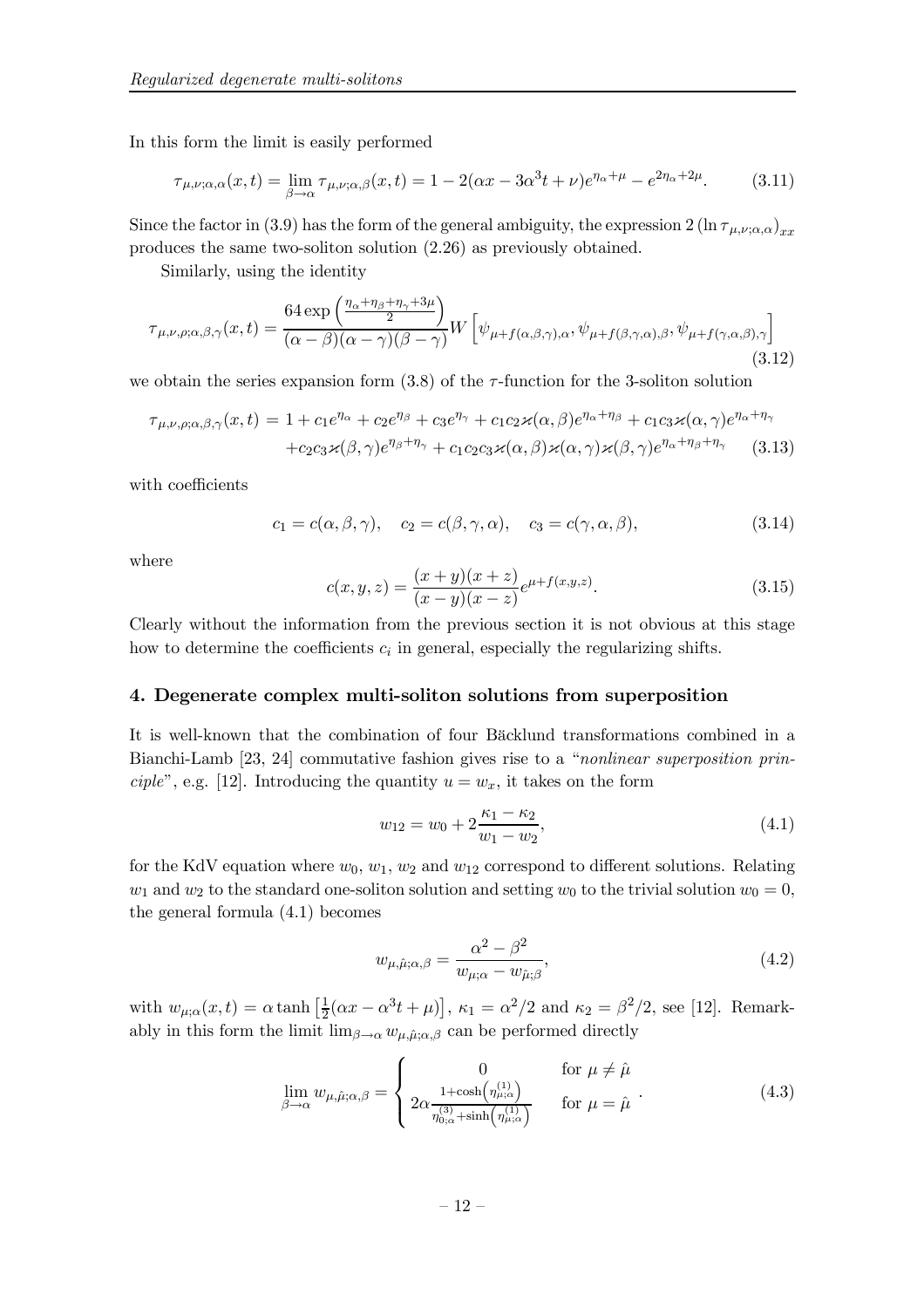The corresponding solution the KdV equation will still be singular, but when implementing the same shifts as in (2.35) we compute

$$
\left(\lim_{\beta \to \alpha} w_{\mu + \frac{\alpha - \beta}{\alpha + \beta}\nu, \mu - \frac{\alpha - \beta}{\alpha + \beta}\nu; \alpha, \beta}\right)_x = \lim_{\beta \to \alpha} \left(w_{\mu + \frac{\alpha - \beta}{\alpha + \beta}\nu, \mu - \frac{\alpha - \beta}{\alpha + \beta}\nu; \alpha, \beta}\right)_x = u_{\mu, \nu; \alpha, \alpha},\qquad(4.4)
$$

and thus recover precisely the solution (2.26). The relation to the treatment in section 2 involving DC-transformations is achieved by considering (2.2) for  $n = 0$  with  $V^{(0)} = 0$ . Then we read off the identification  $w_{\mu;\alpha} = 2 (\ln \psi_{\mu,\alpha})_x$ , which is confirmed by the explicit expression (2.17).

Similarly we may carry out the limit on higher soliton solutions. For instance, iterating (4.1) once more we obtain the three-soliton solution

$$
w_{\mu,\nu,\rho;\alpha,\beta,\gamma} = w_{\mu;\alpha} + \frac{\beta^2 - \gamma^2}{w_{\mu,\nu;\alpha,\beta} - w_{\mu,\rho;\alpha,\gamma}},\tag{4.5}
$$

which yields the non-trivial limit

$$
\lim_{\beta,\gamma\to\alpha} w_{\mu,\mu,\mu;\alpha,\beta,\gamma} = \frac{2\left[\left[1+\left(\eta_{0;\alpha}^{(3)}\right)^2 + \cosh\left(\eta_{\mu;\alpha}^{(1)}\right)\right] \sinh\left(\frac{\eta_{\mu;\alpha}^{(1)}}{2}\right) - \eta_{0;\alpha}^{(9)} \cosh\left(\frac{\eta_{\mu;\alpha}^{(1)}}{2}\right)\right]_x}{\left[1+\left(\eta_{0;\alpha}^{(3)}\right)^2 + \cosh\left(\eta_{\mu;\alpha}^{(1)}\right)\right] \sinh\left(\frac{\eta_{\mu;\alpha}^{(1)}}{2}\right) - \eta_{0;\alpha}^{(9)} \cosh\left(\frac{\eta_{\mu;\alpha}^{(1)}}{2}\right)}.
$$
\n(4.6)

When implementing the appropriate shifts and differentiating once more this produces precisely the same three-soliton solution as previously constructed in section 2.2.2.

#### 5. Conclusions

We have constructed a novel type of compound soliton solution composed of a fixed number degenerate one-soliton constituents with the same energy. Asymptotically, that is for large and small time, the individual one-solitons travel at the same velocity with almost constant amplitudes. In the intermediate regime they scatter and exchange their relative position. Thus the entire collection of one solitons may be viewed as a single compound object with an internal structure only visible in a certain regime of time. As we have shown, one may construct solutions in which these compounds scatter with other (degenerate) multi-solitons at different velocities.

Technically these compound structures arose from carefully designed limiting processes of multi-soliton solutions. We have demonstrated how these limits can be performed within the context of standard techniques of integrable systems, employing Darboux-Crum transformations involving Jordan states, Hirota's direct method with specially selected coefficients and on the nonlinear superposition obtained from Bäcklund transformations. While the limits led to mathematically admissible nonlinear wave solutions, they always possess singularities such that their energy becomes infinite. In order to convert them into physical objects it was crucial to implement in addition some complex regularizing shifts.

When comparing the different methods, the DC-transformations require the most substantial modification by the introduction of Jordan states. This approach is very systematic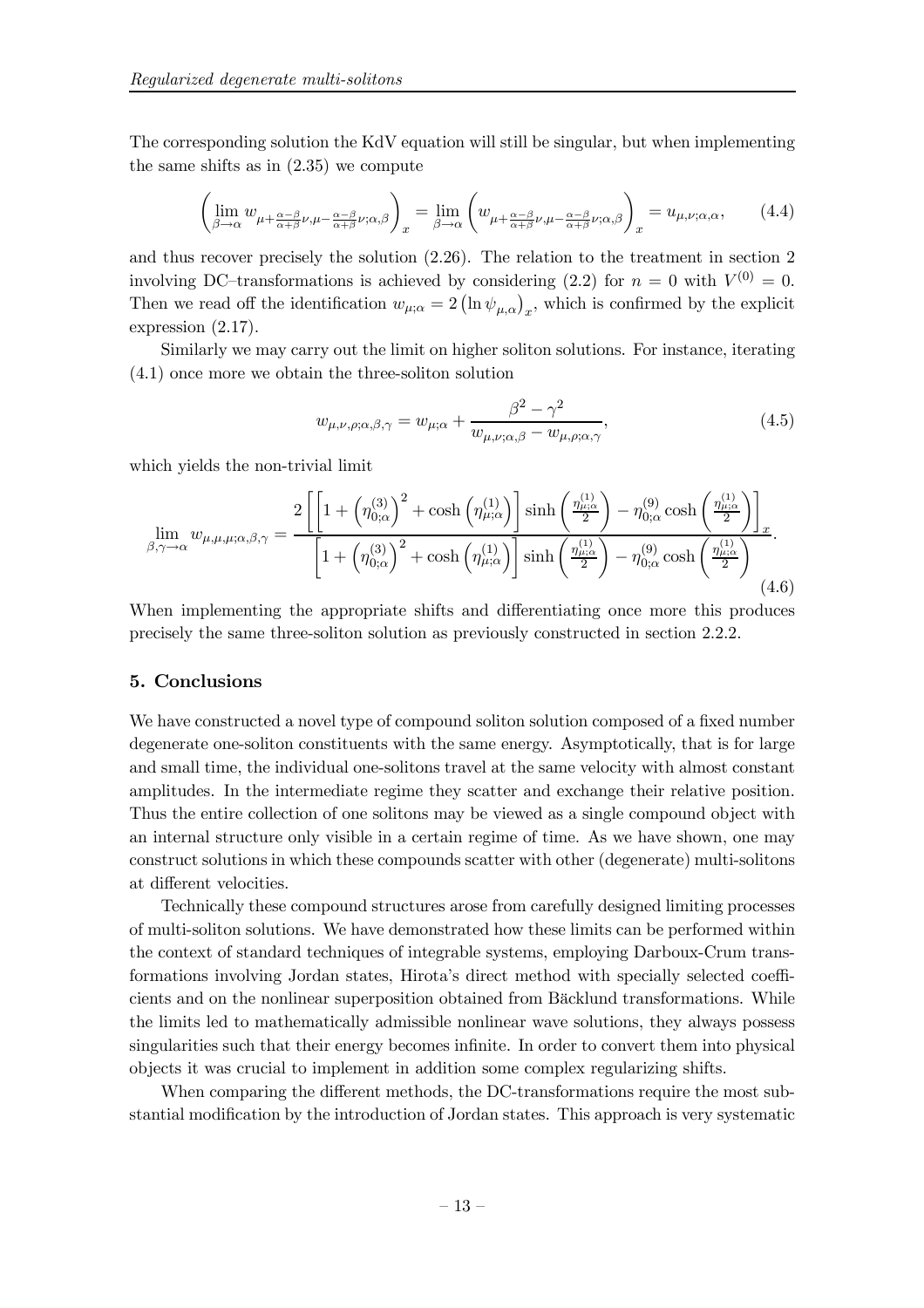and the modified transformations always constitute degenerate soliton solutions. To carry out the limit within the context of Hirota's direct method requires some guesswork in regards to the appropriate choice of coefficients, which we overcame here by relying on the information from the DC-transformations. The nonlinear superposition of three solutions appears to be the most conductive form for taking the limit directly. The disadvantage in this approach is that expressions for higher multi-soliton solutions are rather cumbersome when expressed iteratively. So far in all approaches the regularizing shift were introduced in a somewhat ad hoc fashion.

There are various open issues left to be resolved and not reported here. Evidently the suggested procedure is entirely generic and not limited to the KdV equations or the particular type of solutions and boundary conditions considered here [25]. It would be interesting to apply them to other types of integrable systems as that might help to unravel some further universal features. For instance, one expects that the regularizing shifts can be cast into a more universal form that might be valid for any arbitrary number of degeneracies when exploiting further their ambiguities. Furthermore it is desirable to complete the argument on why the energies of these complex solutions are real. This follows immediately when they and the corresponding Hamiltonians are  $\mathcal{PT}$ -symmetric. As demonstrated in [12], this can be achieved with suitable real shifts in time or space, but in addition one also requires the model to be integrable. We report on these issues in more detail elsewhere [26].

Acknowledgments: FC would like to thank the Alexander von Humboldt Foundation (grant number CHL 1153844 STP) for financial support and City University London for kind hospitality.

#### References

- [1] P. J. Olver and D. H. Sattinger, Solitons in physics, mathematics, and nonlinear optics, Springer Science & Business Media 25 (2012).
- [2] J. E. Bjorkholm and A. A. Ashkin, CW self-focusing and self-trapping of light in sodium vapor, Phys. Rev. Lett. 32(4), 129 (1974).
- [3] J. von Neuman and E. Wigner, Über merkwürdige diskrete Eigenwerte. Über das Verhalten von Eigenwerten bei adiabatischen Prozessen, Zeit. der Physik 30, 467—470 (1929).
- [4] M. Kovalyov, On a class of solutions of KdV, Journal of Differential Equations 213(1), 1—80 (2005).
- [5] M. Kovalyov, On a class of solutions of the sine-Gordon equation, Journal of Physics A: Mathematical and Theoretical  $42(49)$ ,  $495207$   $(2009)$ .
- [6] C. M. Bender and S. Boettcher, Real Spectra in Non-Hermitian Hamiltonians Having PT Symmetry, Phys. Rev. Lett. 80, 5243—5246 (1998).
- [7] C. M. Bender, Making sense of non-Hermitian Hamiltonians, Rept. Prog. Phys. 70, 947—1018 (2007).
- [8] A. Mostafazadeh, Pseudo-Hermitian Representation of Quantum Mechanics, Int. J. Geom. Meth. Mod. Phys. 7, 1191—1306 (2010).